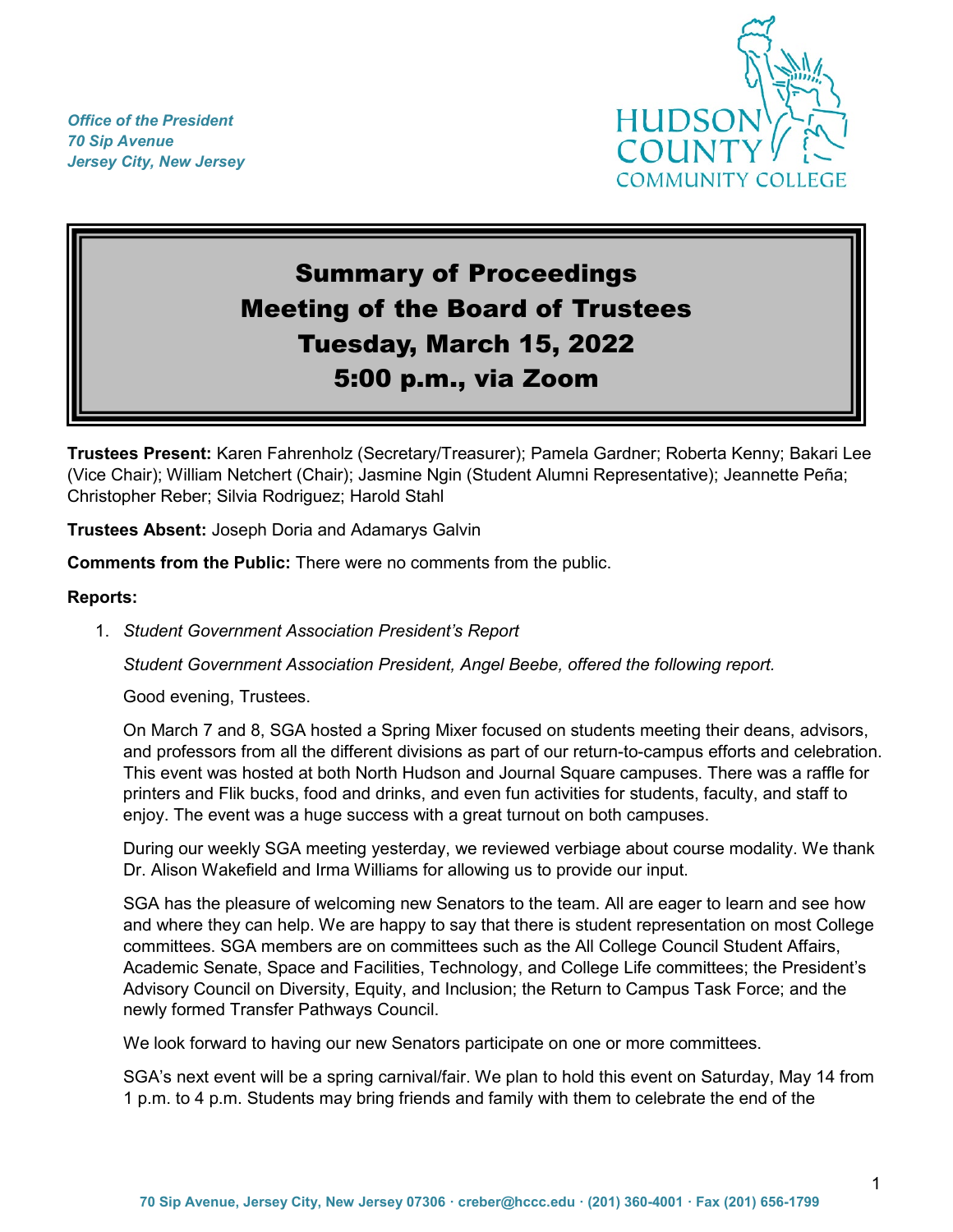academic year. As this year's Executive Board prepares for graduation, our new senators will organize this event, providing them a head start in knowing what it takes to put together and host an event.

Lastly, HCCC still serves as the hosting school for regular collective meetings of the SGAs from all 18 New Jersey Community Colleges. Over the past two meetings this semester, the groups reviewed plans to engage student leadership this semester, SGA structures, the ACCT NLS, joining the Student Advisory Trustee Council, and more. These meetings help us foster new ideas for our campuses while opening cross-college collaboration and support opportunities.

Thank you for listening, and I am open to answering any questions.

*2. All College Council Chair's Report*

*All College Council Chair, Dr. Peter Cronrath, offered the following report.*

Good evening, Trustees, Dr. Reber, and the HCCC community.

At this midpoint in the Spring semester, the All College Council is looking forward to continual updates and improvements at HCCC.

At next week's ACC general meeting, we will be conducting three votes:

- 1. Charter Revision to add DEI Representatives to the ACC Standing Committees
- 2. Adding a Financial Aid Statement to the Syllabus
- 3. Reimagining Convocation

All three will have a long-term impact on student success, faculty, and student best practices, and furthering the mission of HCCC.

Standing Committee reports:

The College Life Committee started their Steps for Wellness on Monday, March 14, continuing through May 8, 2022. All mileage reports can be submitted to Kyle Woolley at [kwoolley@hccc.edu.](mailto:kwoolley@hccc.edu)

The Paint & Sip for faculty and staff is tentatively scheduled for Thursday, April 14<sup>th</sup>, time to be announced.

The Technology Committee has been collecting information from select divisions regarding the needs of faculty and students. The Technology Survey results are final and will be presented at next week's ACC general meeting.

The Development and Planning Committee has been working on the Dollars for Scholars event planned to be held in April, and the North Hudson Campus 10-year celebration to be held on April 25<sup>th</sup> and April 27<sup>th</sup>.

The Space and Facilities Committee is working on adding appropriate language regarding the process of allocating office space to update the recommended policy. The recommendation will be voted on at the April meeting.

The Student Affairs Committee sent letters to local childcare centers inquiring about partnering with HCCC for student discounts or a potential voucher system. They await responses. The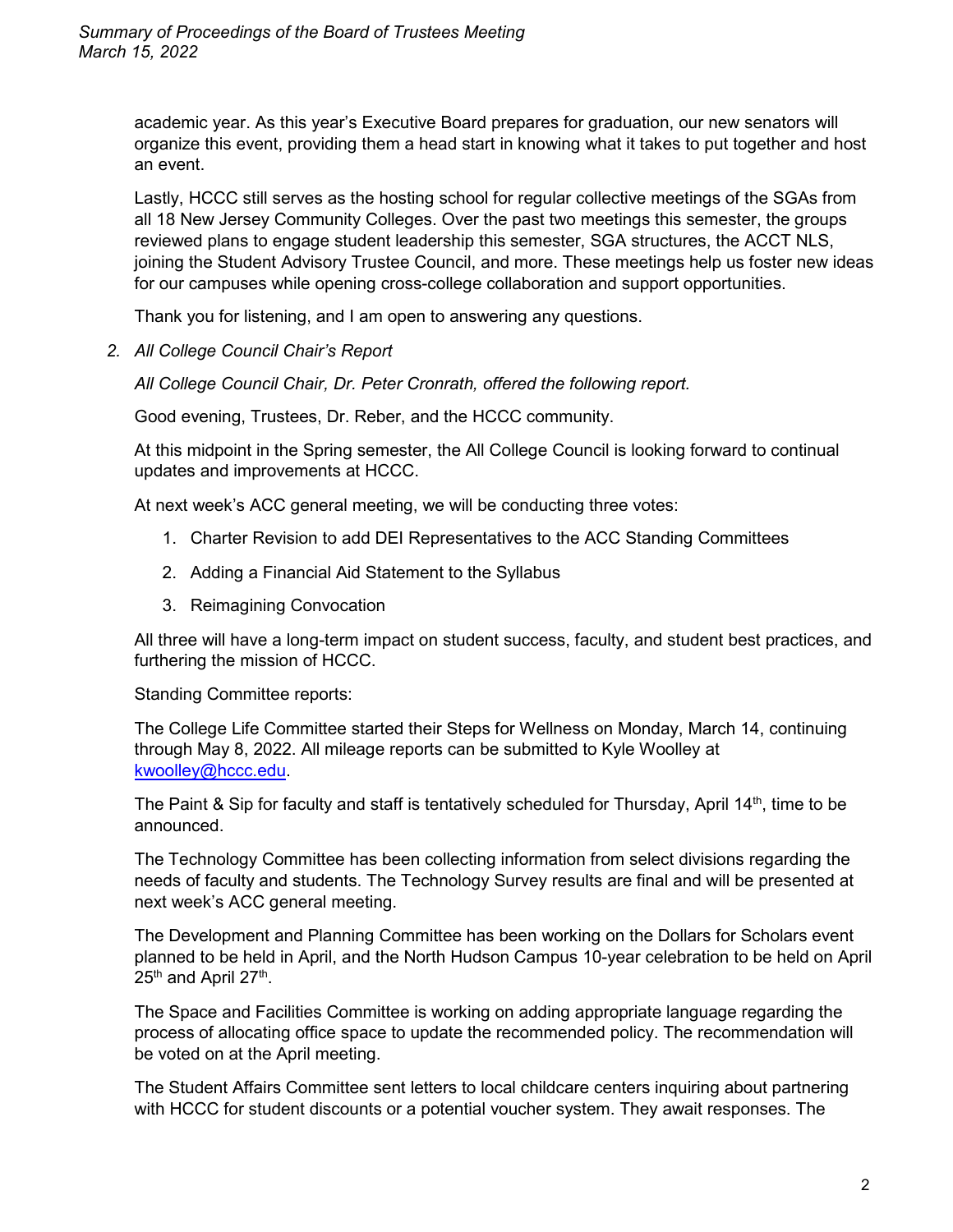committee is also actively seeking students, especially veterans and student parents, to join the Student Affairs Committee and capture their perspectives and experiences at HCCC. There are two open spots available for students.

The Academic Senate continued work on best practices for remote classes, as well as reviewing and updating the Academic Integrity Policy as the main focus. However, they are also working with a subcommittee reviewing Add/Drop period dates for students to promote student success.

Thank you.

#### *Trustee Lee asked a question.*

I want to follow up, Peter. First, I would like to understand a little more about how the additional representatives to the All College Council are going to be added to ensure appropriate DEI representation. Next, whether the action is taken with the advice or consideration of PACDEI and our Vice President for DEI so that it's a collaborative thought process and approached cohesively throughout the institution.

## *Peter Cronrath responded.*

There are no listed DEI representatives in the charter. Within this charter revision, we're naming a DEI representative for each standing committee. Those DEI representatives will also be on PACDEI as their mainstay and later participate in the All College Council.

#### *Trustee Lee responded.*

Are they considered DEI representatives simply by virtue of being PACDEI members, or is there a requirement that they should be persons of color, LGBTQ, or any of the various components of DEI?

#### *Peter referred the question to Yeurys Pujols. Yeurys offered the following remarks.*

Thank you, Peter and Trustee Lee, for the question. They will be PACDEI members as we continue to roll out the program with eCornell. As you may be aware, we have the first eCornell cohort with 25 members participating from the College community and another 25 starting at the end of this month. The goal is for the PACDEI members to have DEI training. But this was, as you mentioned, Trustee Lee, a collaborative effort. We brought the proposal to PACDEI, and we had a discussion. Then, we agreed to make sure that there's greater cohesiveness and collaboration between the two councils to ensure that we're not duplicating efforts and moving forward together.

*3. President's Report*

#### *President Reber offered the following remarks.*

Good evening, Trustees and colleagues. It's great to be together again, and I hope you all are doing well.

Please join me in a moment of silence for the brave Ukrainian people in this time of great challenge for Ukraine and the world community.

#### *Moment of silence.*

Thank you.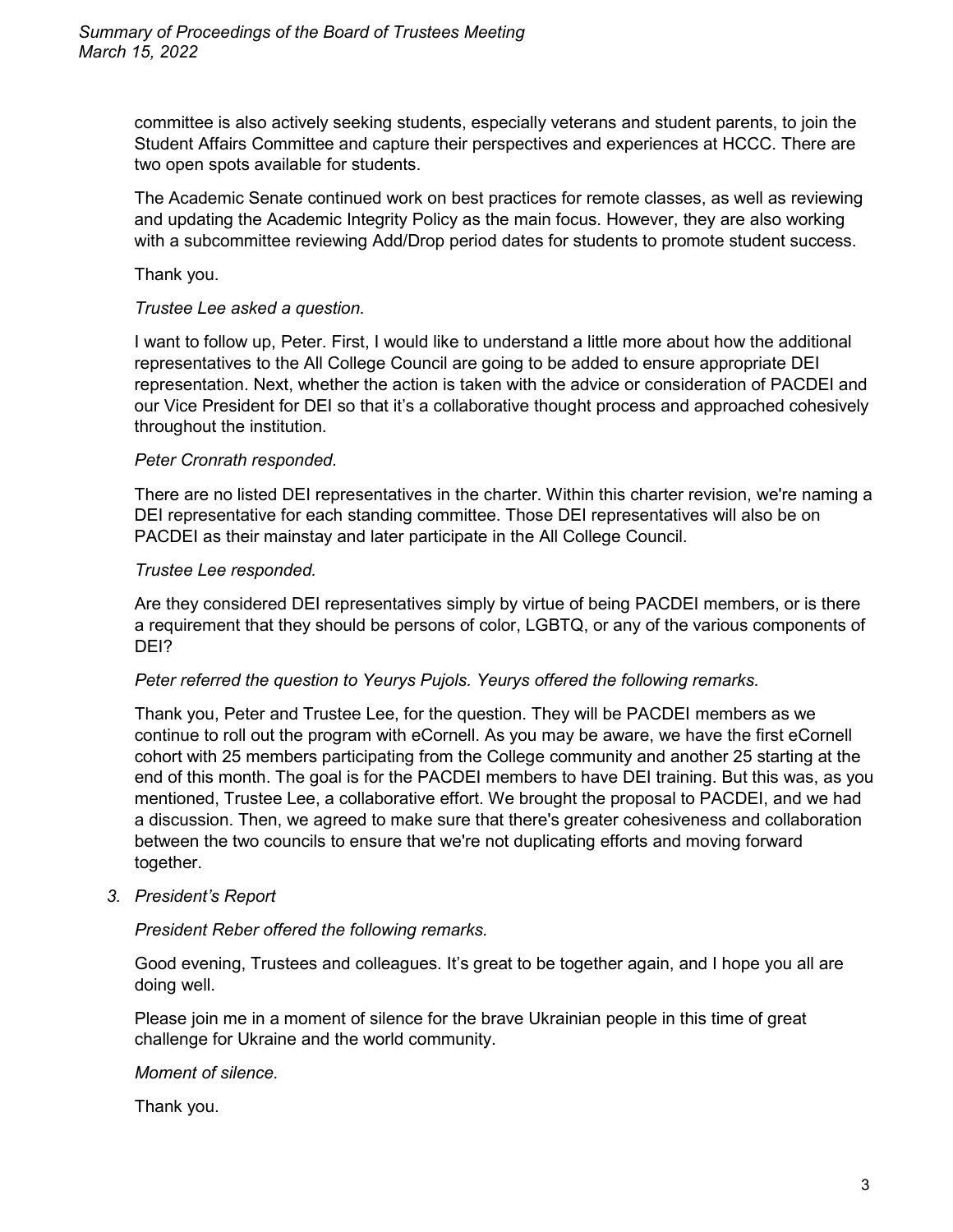Angel and Peter, thank you as always for your reports and leadership.

Angel, congratulations for having been named a semi-finalist for the prestigious Jack Kent Cooke Undergraduate Transfer Scholarship, which provides full funding for high-achieving community college students to pursue and complete baccalaureate and graduate studies. We're all rooting for you to be named a 2022 Jack Kent Cooke Scholar! We celebrate the significant honor of your having been identified as a semi-finalist! You make us all proud!

As I shared recently with the College community, we've confirmed plans to hold our May Commencement Ceremony at Red Bull Arena in Harrison on Thursday, May 26, 2022, beginning at noon. This year's Ceremony will celebrate current graduates and previous graduates since the beginning of the pandemic. All of these Hudson County Community College graduates and alumni are invited to participate in the Ceremony, process in caps and gowns, and receive their diplomas. Further, alumni and graduates may invite an unlimited number of family members and guests to attend Commencement as we will have plenty of seating and parking available.

At the Ceremony, we will present the College's Heritage Award to Dr. Joseph Sirangelo, Director of Planning, Research, and Evaluation at Hudson County Schools of Technology. Dr. Sirangelo is retiring at the end of this school year.

The Heritage Award recognizes individuals and organizations that have made a significant impact on the College and the lives of the students and families we serve in Hudson County. Over many years, Joe's contributions to public education have had a lasting impact on the College and thousands of high school and other students in Hudson County and beyond. His leadership was instrumental in establishing the successful and growing HCCC Secaucus Center at the Frank Gargiulo Campus of the Hudson County Schools of Technology.

We are also thrilled that HCCC alumnus, Pedro Moranchel, has agreed to speak at this year's Commencement. Pedro is finishing his first and junior year at Princeton University as one of only a few community college students nationally to have been admitted to Princeton last year. As you will recall, Pedro was one of two HCCC students to have been awarded a Jack Kent Cooke Undergraduate Transfer Scholarship last year. Very fittingly, he will speak about his experience at Princeton and how HCCC was instrumental to that experience.

This evening, you will act upon a resolution to name the Entrance Atrium at the North Hudson Campus in Honor of Congressman Albio Sires. As you are well aware, Congressman Sires has been a strong partner and valued supporter of the College and is held in high esteem and affection by the Trustees, his faculty and staff colleagues, the College's students, and the community he has served with distinction for so many years. Congressman Sires has announced his planned retirement from public service at the conclusion of his current term in office. With your approval, we will honor Congressman Sires and announce the naming at the celebration of the North Hudson Campus' tenth anniversary on Monday, April 25.

Today's agenda includes the approval of tenure for three outstanding and valued faculty colleagues. We congratulate Instructor of Academic Foundations Math, Bernard Adamitey; Instructor of Physics, Mohammad Qasem; and Instructor of Speech, Gilda Reyes. With your approval, these colleagues will be promoted to Assistant Professor effective next fall.

I have asked Vice President for Academic Affairs, Dr. Darryl Jones, to introduce each of our colleagues and invite them to say a few words.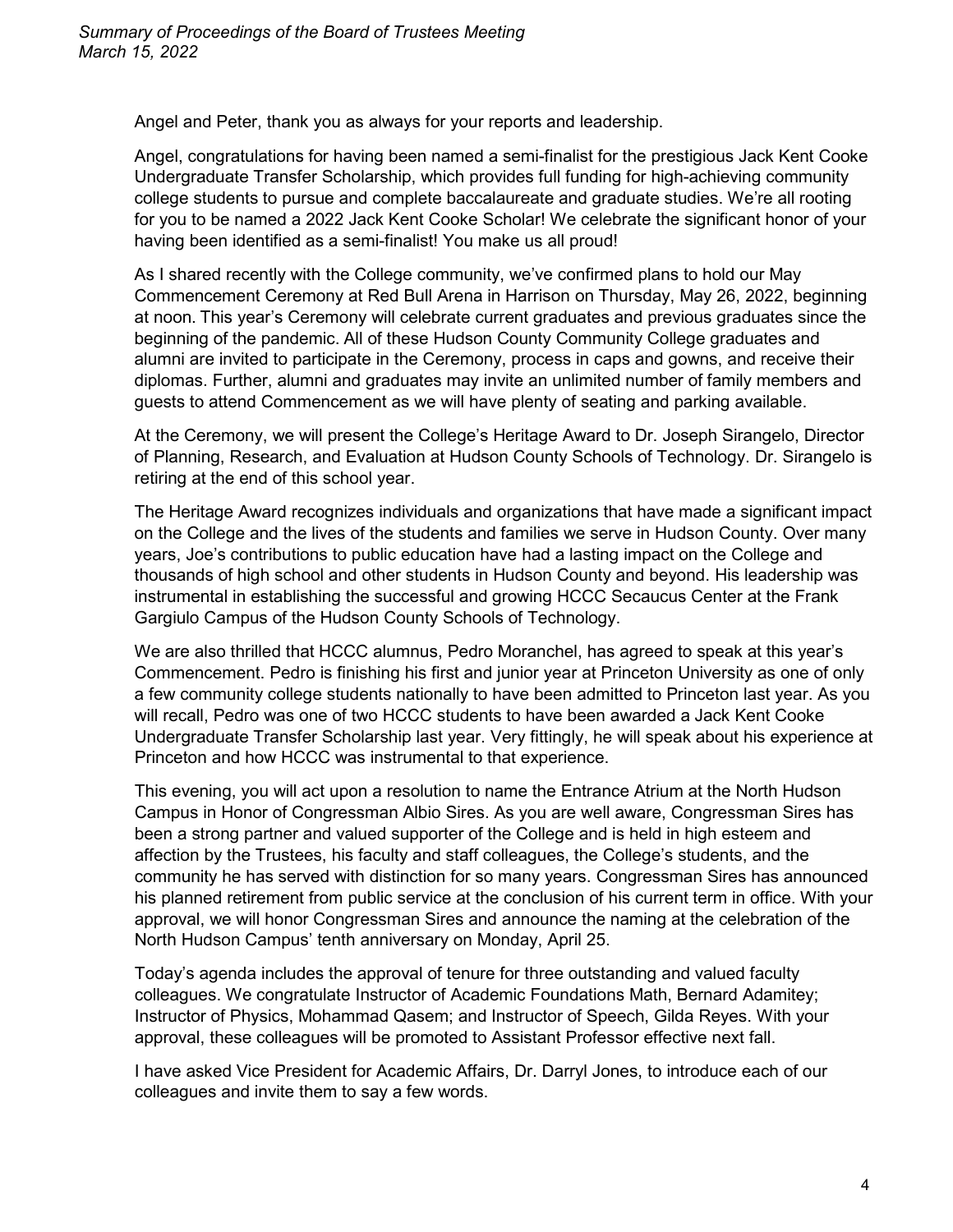*Darryl Jones introduced the faculty recommended for Tenure.*

Thank you, Chris. Good afternoon, Trustees, Dr. Reber, and colleagues.

Each year at this time, it brings me great honor to introduce our tenure recipients. Bernard Adamitey is an Instructor of Academic Foundations Mathematics. He started his career with Hudson County Community College as a full-time tenure-track instructor in 2018. He holds a master's degree in applied mathematics from CUNY College of Staten Island and a bachelor of science degree in computer science and mathematics from CUNY Hunter College. Bernard is known for actively engaging his students and making them feel comfortable in the learning process. He is an active member of many HCCC committees, has attended numerous professional development activities, and is a member of the Mathematics Association of Two-year Colleges in New Jersey.

Thank you, Bernard, for everything you do on behalf of our students.

Our next recipient is Mohammed Qasem, Instructor of Physics. Mohammed came to Hudson County Community College as an adjunct instructor of mathematics and computer science in 2012. In 2017, he was hired as a full-time, tenure-track instructor in the STEM division. He teaches physics, chemistry, and mathematics courses. Mohammed holds a master of science degree in physics from the University of Alabama, and his bachelor's in physics and economics from the University of Jordan. He plays an active role in the modification and continuous improvement of our physics program. He is an active member of the All College Council, General Education Committee, and the student success action plan for Achieving the Dream.

Thank you, Mohammed, for all of your contributions.

Gilda Reyes began her career at Hudson County Community College as an adjunct Instructor of Speech in 2002. After serving several semesters as a temporary full-time instructor, she was hired as a tenure track instructor in 2018. She also coordinates speech in modern languages and communication studies. Gilda is passionate about the Hudson County community as she was born and raised in Jersey City, and she is the daughter of immigrant parents from the Dominican Republic. Gilda holds a master of arts and TESOL from Teachers College, Columbia University, and a bachelor's degree in psychology in Latin American Studies from Fordham University. She is an active member of College committees and is currently a member of the National Communication Association.

Thank you, Gilda, for your many contributions to HCCC.

I now invite Bernard, Mohammed and Gilda to offer brief remarks to the College community.

## *Bernard Adamitey offered remarks.*

Thank you very much, Dr. Jones. Good evening, everyone, Board of Trustees, Dr. Reber, and all members of the College.

I appreciate the opportunity to address the Board. As a proud member of the HCCC family, I am glad you plan to endorse my recommendation for tenure. It feels good, and, truthfully, I love what I do. Teaching has been my passion for a while, and I am delighted for the extended privilege to do so at Hudson County Community College.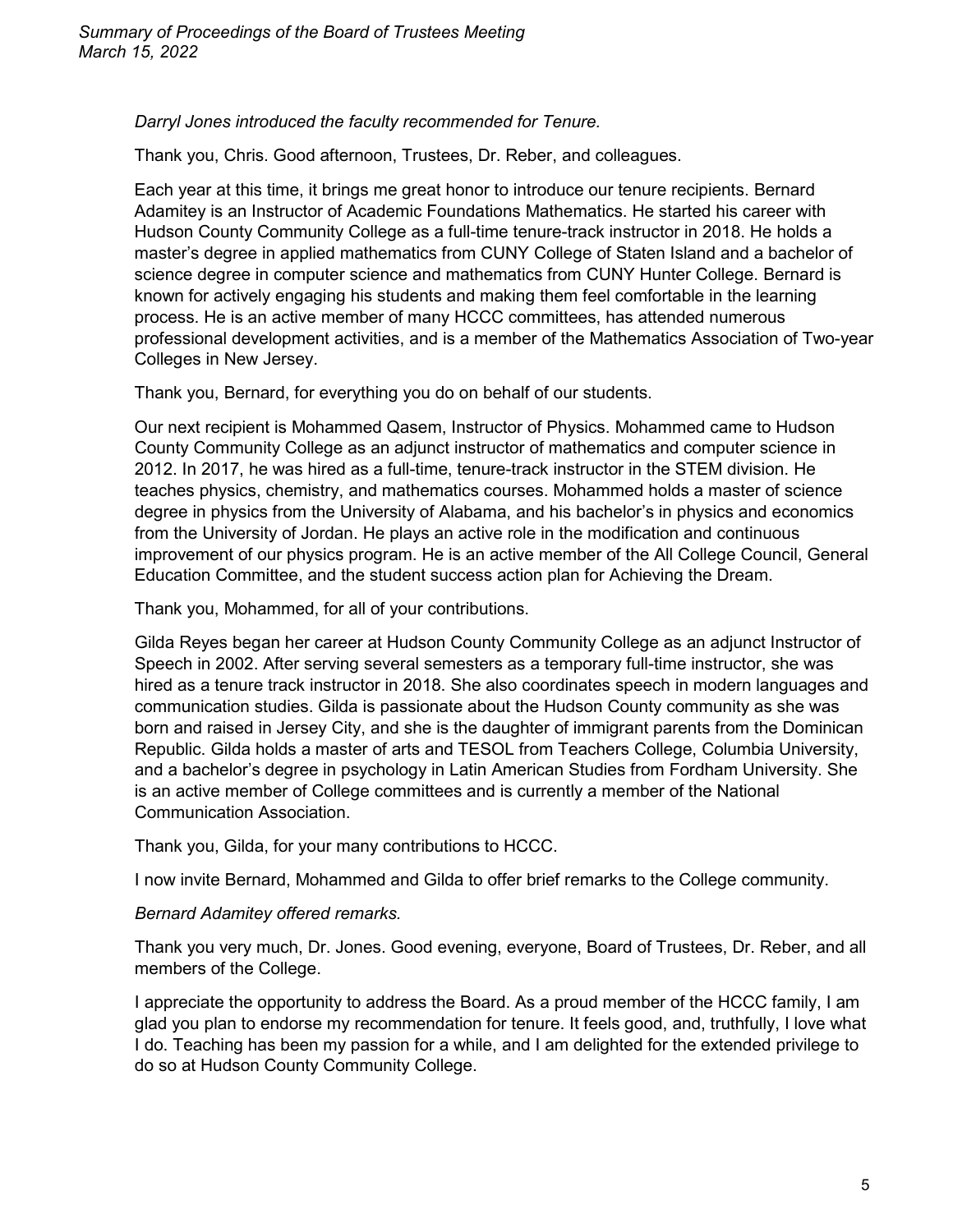I look forward to our continued collaboration to ensure the success of our students. Once again, thank you very much. I greatly appreciate the opportunity.

## *Mohammad Qasem offered remarks.*

Good evening, Mr. Chairman, Trustees, Dr. Reber, Dr. Jones, and the community.

As the saying goes, "it takes a village to raise somebody," and that's the feeling with Hudson County Community College. We truly have a strong sense of community. It's our family away from family when we travel in the morning and leave in the evening, whether students, administration, or other colleagues. Congratulations to my two colleagues, Bernard and Gilda, for their achievements. Thank you all for supporting our tenure and giving us this opportunity to continue supporting our students' success and the entire community.

Thank you, everybody, and have a good evening.

#### *Gilda Reyes offered remarks.*

Good evening, Dr. Jones, Dr. Reber, Board of Trustees, colleagues, and friends.

I am honored and happy to be part of the Hudson County Community College family. I have been here for 20 years, without giving my age away. My mother first came here in the early 1970s, and she used to drag me along to her ESL classes.

I look forward to continuing to serve our students and our community. Thank you for providing me this opportunity and granting me tenure, because ever since I was seven years old, it has always been my passion and lifelong dream to teach here at HCCC. Also, HCCC gave my mother a starting point in her career and set an example for my entire family, so thank you all.

## *Darryl offered concluding remarks.*

Thank you, Bernard, Mohammed, and Gilda.

Chris, if I may take another moment, I'd like to take this opportunity to thank Dr. Heather DeVries, who chaired the Review Board, and all of those who serve on it. It is a particularly important assignment, and I greatly appreciate the hard work and the time the board members contributed. Those who participated were Anna Krupitskiy, Yeurys Pujols, Faisal Aljamal, Dr. Christopher Conzen, Dr. Shannonine Caruana, Salvador Cuellar, Kewal Krishan, Dr. Abdallah Matari, and Elana Winslow.

We wish Bernard, Mohammad, and Gilda congratulations and much continued success in their journeys at Hudson County Community College as tenured faculty members. We especially thank them for their dedication to our students.

Thank you, Trustees, and Dr. Reber.

*President Reber resumed his remarks.*

Thanks so much, Dr. Jones, and congratulations again, Professors Adamitey, Qasem, and Reyes. We're very proud of you.

Chairman Netchert and Trustees, this concludes my report.

As always, I would be happy to entertain any questions or comments you might have.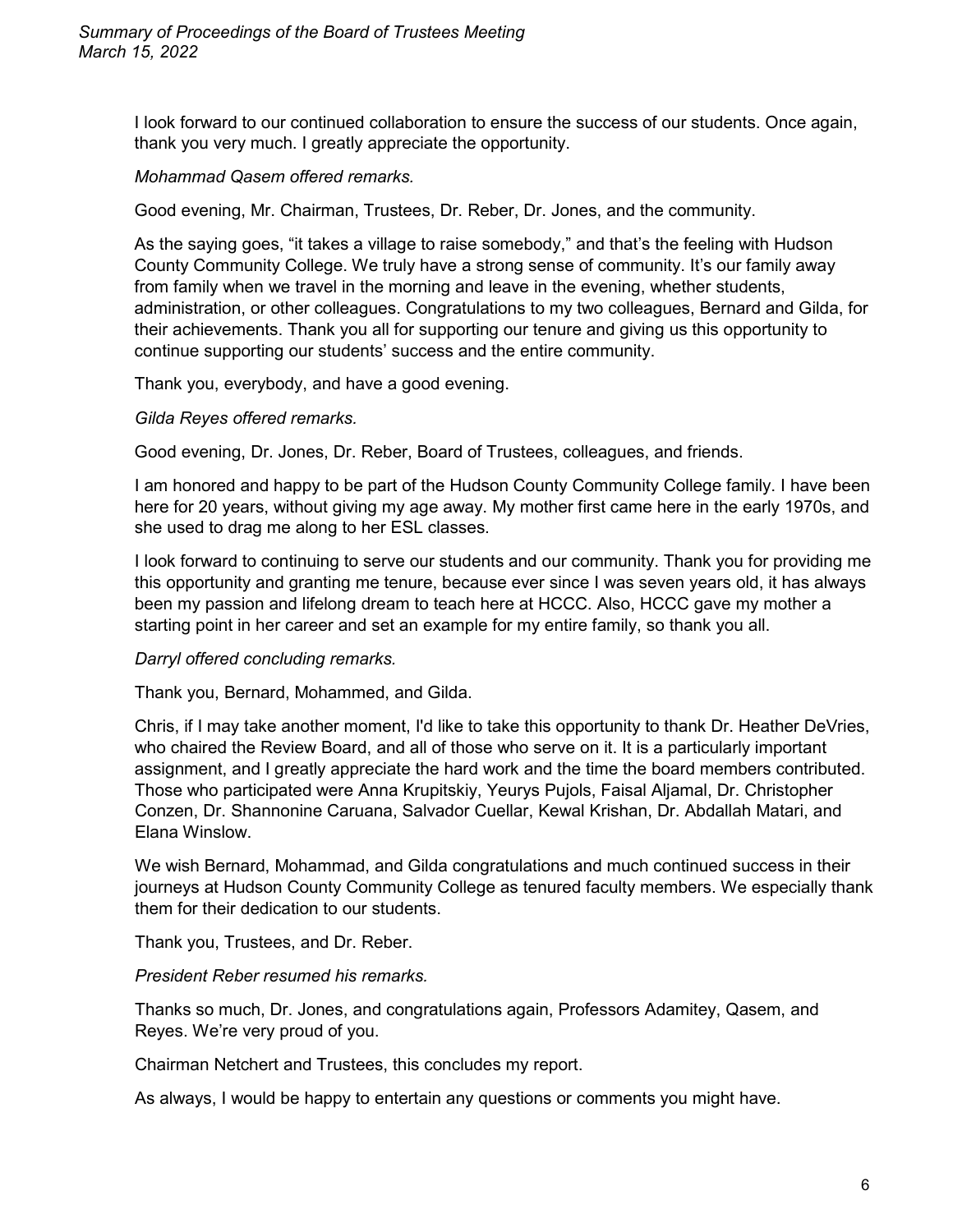## *Chairman Netchert offered remarks.*

Thank you, Dr. Reber. As Chair of the Board of Trustees, I would like to express our congratulations and thanks to Bernard, Mohammed, and Gilda. They are three more reasons why the future of HCCC is promising and bright.

# *Regular Monthly Reports and Recommendations*

**1. The Minutes of the Regular Meeting of February 22, 2022, were approved.**

# **2. Gifts, Grants, and Contracts Report**

*Hudson County Community College has received the following grant:*

**Title**: New Jersey Pathways to Career Opportunities (Planning Phase)

**Agency**: New Jersey Community College Consortium for Workforce and Economic **Development** 

**Purpose of Grant**: The NJ Pathways to Career Opportunities is an unprecedented education and training pathways initiative that will innovate the state's workforce for residents, businesses, and the state economy for years to come.

**College administrator**: Lori Margolin

**College contribution**: \$0

**Award amount**: \$30,000.00

The following actions were taken concerning **Fiscal, Administrative, Lease, and Capital Recommendations** brought forward by the Administration and endorsed by the Finance Committee.

- 1. Resolution Seeking Approval to Develop Property in the Journal Square Area for Permanent Use by Hudson County Community College, through the Chapter 12 Program, totaling \$4,028,000, was approved.
- 2. Resolution Approving 2023 Operating Budget in the amount of \$68,259,427 was approved.
- 3. Resolution Authorizing Purchase of Identity Verification and Access Management Software, to be funded by the American Rescue Plan (ARP) Grant at a cost not to exceed \$230,178, was approved.
- 4. Resolution Authorizing Wi-Fi Upgrades, to be funded by the American Rescue Plan (ARP) Grant at a cost not to exceed \$85,530, was approved.
- 5. Resolution Authorizing Purchase of Interactive Projector Systems, to be funded by the American Rescue Plan (ARP) Grant at a cost not to exceed \$112,445, was approved.
- 6. Resolution Authorizing Purchase and Installation of ITV Equipment, to be funded by the American Rescue Plan (ARP) Grant at a cost not to exceed \$64,683, was approved.
- 7. Resolution Authorizing Purchase of Furniture for Training Room in the Gabert Library, at a cost not to exceed \$10,058, was approved.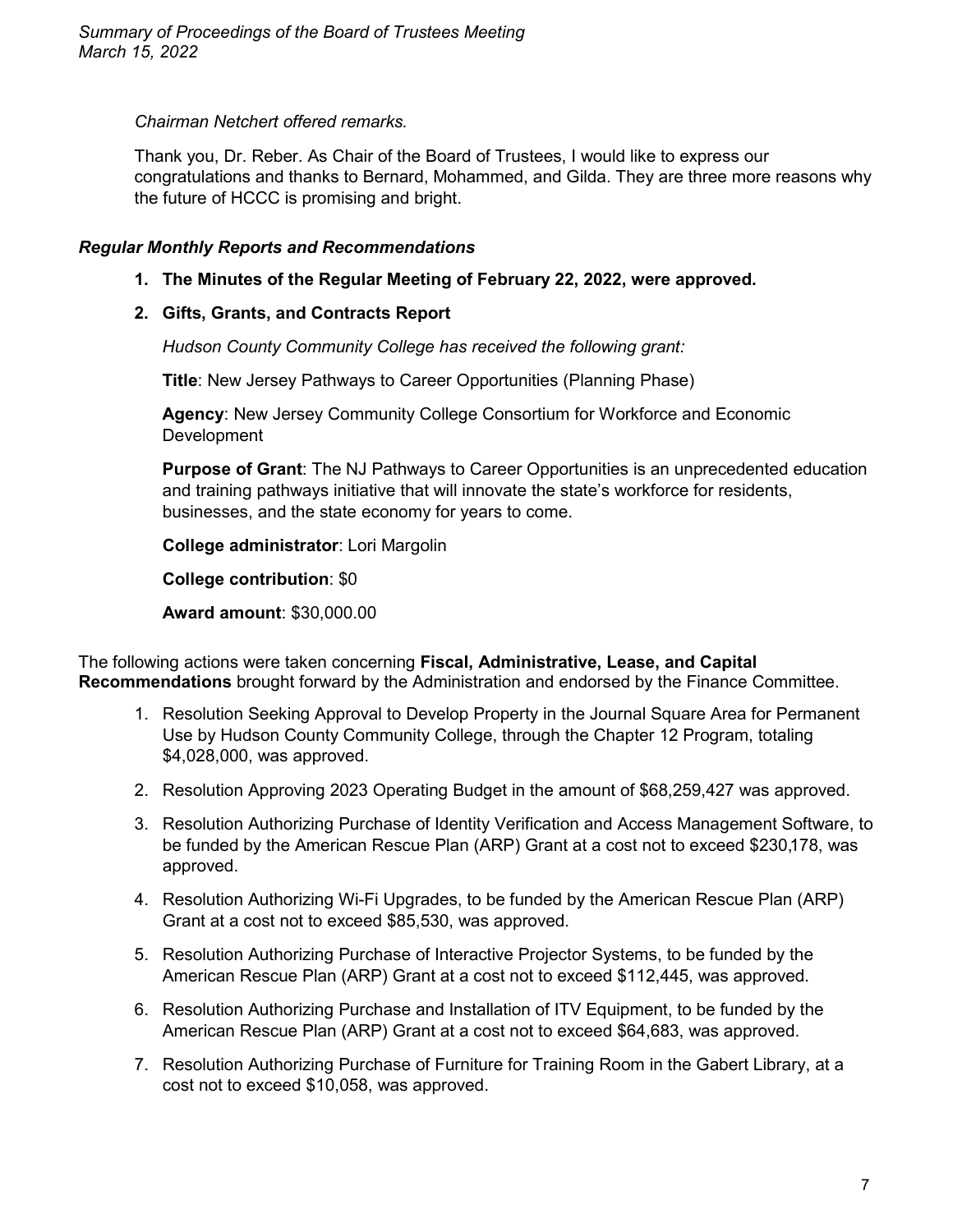- 8. Resolution Authorizing Annual Commencement Formal Dinner for Graduates, at a cost not to exceed \$38,017, was approved.
- 9. Resolution Authorizing Funds for Scholarships from Sale of Personal Property, totaling \$2,279, was approved.
- 10. Resolution Authorizing Additional Sale of Personal Property was approved.
- 11. Resolution Authorizing Naming of the Atrium at the North Hudson Campus in Honor of Congressman Albio Sires was approved.

The following actions were taken regarding **Personnel Recommendations** brought forward by the Administration and endorsed by the Personnel Committee.

- 1. The retirements of a Professor of English and an Accounts Payable Officer were accepted.
- 2. The resignations of a CTE Academic Mentor; Reentry Student Success Coordinator; and Incarcerated Student Success Coordinator were accepted.
- 3. Staff appointments to the following full-time positions were approved: Assistant Director of Early College Programs; Grant Project Director (Grant-funded); Student Success Coordinator, Reentry Students (Grant-funded); Business Developer (Grant-funded); Healthcare Coordinator (Grant-funded); Secretary; CTE Academic Mentor (Grant-funded); Student Success Coordinator, Operating Engineers Dual Education Program (Grant-funded); Instructional Technologist, Multimedia Specialist; Student Success Coordinator, Incarcerated Students (Grant-funded); Alumni Manager (Grant-funded); Custodial Supervisor; and CTE Career Coach (Grant-funded).
- 4. Appointments of Temporary Full-time Staff were approved.
- 5. Approvals of Faculty Tenure were approved.
- 6. Authorization of Part-time Staff through March 2023, as needed, was approved.
- 7. Appointments of New Hire Adjunct Instructors were approved.
- 8. The following Modification to the Staffing Table was approved:

| <b>Current</b>        | <b>New Title/ Deleted</b> | Incumbent (If                                | <b>Salary Adjustment</b> | <b>Effective Date</b> |
|-----------------------|---------------------------|----------------------------------------------|--------------------------|-----------------------|
| <b>Approved Title</b> | Title (if applicable)     | applicable)                                  | (If applicable)          |                       |
| N/A                   | Development Assistant     | Natalia Da Silva<br>Temporary Full-<br>time) | \$40,000                 | March 16, 2022        |

The following actions were taken regarding **Academic and Student Affairs** as brought forward by the Administration and endorsed by the Academic and Student Affairs Committee.

- 1. Resolution Authorizing Amended Agreement Between Hudson County Community College and West New York Board of Education for the Delivery of Dual Credit Instruction was approved.
- 2. Resolution Approving Option in Social Justice Advocacy in the Associate of Science in Human Services Degree Program (60 credits) was approved.